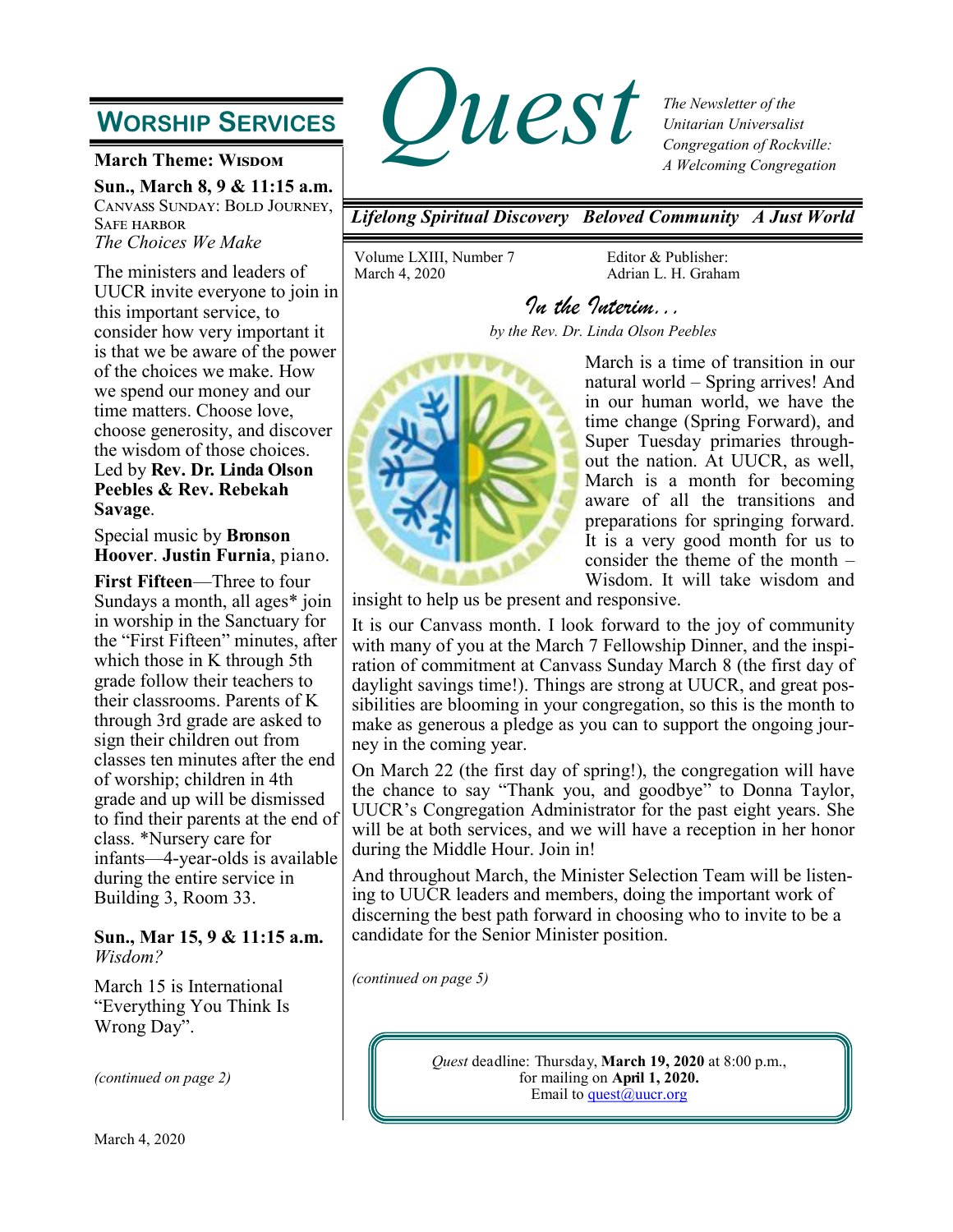# *Quest*

**Unitarian Universalist Congregation of Rockville 100 Welsh Park Drive Rockville, MD 20850 301-762-7666 UUCR@UUCR.ORG WWW.UUCR.ORG**

#### **Staff**

Interim Senior Minister: Rev. Dr. Linda Olson Peebles Associate Minister: Rev. Rebekah A. Savage Director of Religious Education: Carla Miller Director of Music: Sarah Jebian Director of Communications & Membership: Adrian L. H. Graham Church Administrator: Donna Taylor (outgoing) Congregation Administrator: JeKaren Olaoya (incoming) RE & Youth Assistant: Aiden Chernikoff Pianist: Justin Furnia Building Sexton: Justin Onyeador

### **Board of Trustees**

Mary Carvajal, President Elsa Powel Strong, Vice President Peter Shaw, Secretary Christy Shannon, Treasurer Dana Alzouma Glenn Griffin Brian Haugen Colleen Dolak, Immediate Past President

### **Officers**

Secretary: Peter Shaw Treasurer: Christy Shannon Assistant Treasurers: Eric Burch Barbara Harrison

#### **Quest Staff**

Editor-in-Chief/Coordinator: Adrian Graham Desktop Publisher: Adrian Graham

*Quest*, the regular newsletter of the Unitarian Universalist Congregation of Rockville, is published monthly at the UUCR office at 100 Welsh Park Drive, Rockville, MD 20850, and distributed without charge to members, guests, and friends. Postage is paid at Rockville, MD. All rights reserved. Postmaster: Send address changes to Circula-

tion Manager, *Quest*, 100 Welsh Park Drive, Rockville, MD 20850

*(Worship Services continued from page 1)*

As we contemplate our spiritual theme of the month, *Wisdom*, where is there room for—gasp! - new learning, unlearning, relearning about ourselves, our faith, and our world? Playful humility guides our way.

The **UUCR Choir** will sing. **Justin Furnia**, piano.

**First Fifteen**—see above.

### **Sunday, March 22, 9:00 a.m. & 11:15 a.m.**

*Looking Back from (Nearly) Eighty*

A reflection from member **Jim Blue** who reports "I've been around for nearly 80 years. Surely I've learned something—surely I have gained some wisdom. Well, maybe. Knowledge and wisdom are not the same thing."

Special music by **Sonaria**.

**First Fifteen**—see above.

### **Sunday, March 29, 9:00 a.m. & 11:15 a.m.**

*Drawing the Circle Wide—Who's in Your Circle?*

Each Sunday, we make a welcome statement in our worship service but does everyone who comes through our doors actually feel that sense of welcoming of their whole person? Join us for this very unique worship service where we will use art and conversation to explore the idea of what welcome truly means in a beloved community. Led by **Rev. Linda**, **Carla Miller** (Director of Religious Education), and **Sarah Jebian** (Director of Music) with music provided by **Justin Furnia** on piano.

**Multigenerational Service**—All\* gather together in the Sanctuary for this service. \*Nursery care for infants—4-year-olds is available during the entire service in Building 3, Room 33.

### **April Theme: Liberation**

### **Sunday, April 5, 9:00 a.m. & 11:15 a.m.**

*Celebration Sunday*

As we begin the monthly theme of *Liberation*, **Rev. Linda**, **Adrian Graham** (Director of Communications & Membership), and UUCR leaders invite you to welcome new members in this service that celebrates our community, the results of the Canvass, and the power of joy—which can heal us and free us to fulfill our promises and potential.



 $\mathcal{Q}uest - 2$  March 4, 2020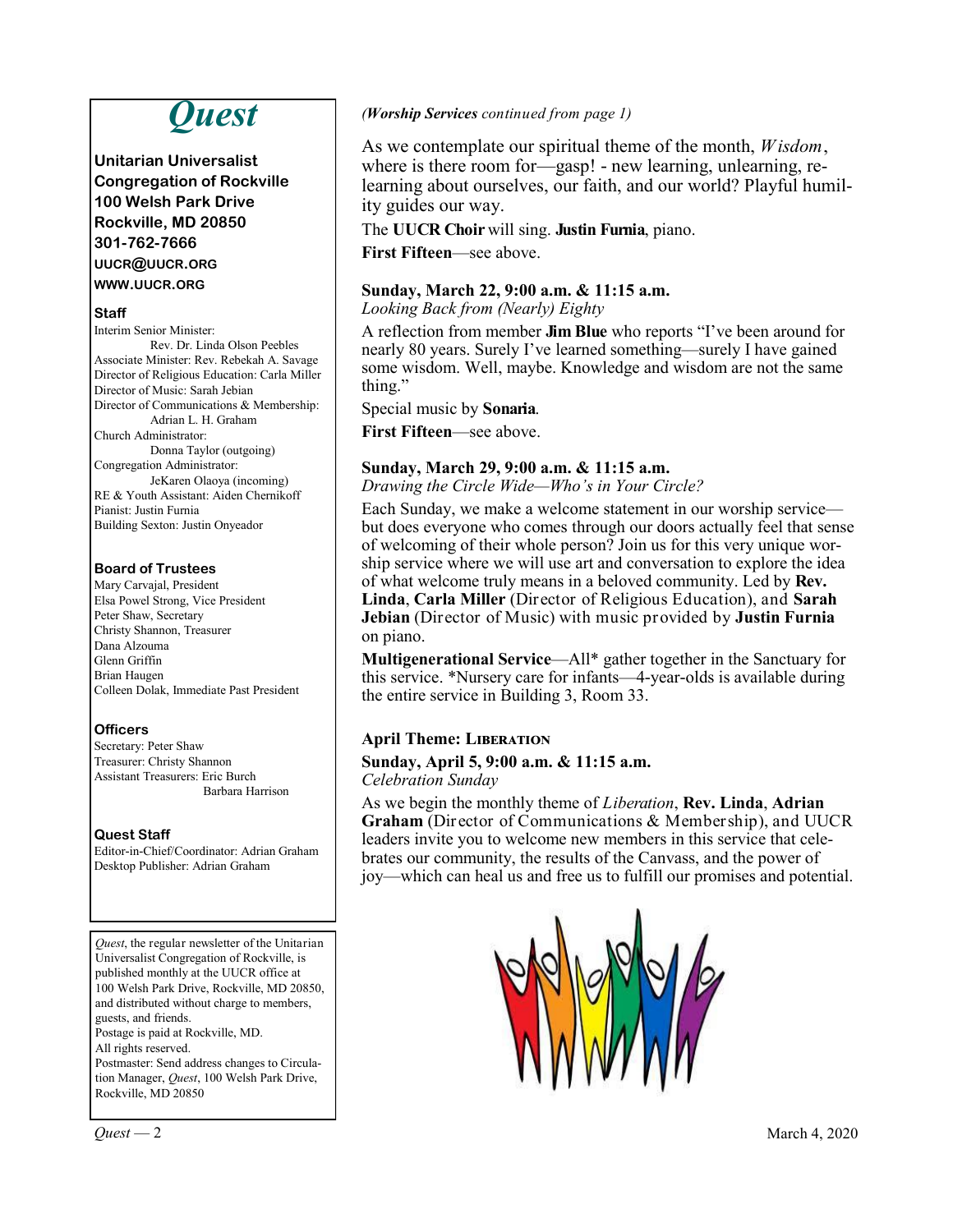# **ANNUAL CANVASS**

## **The 2020 Canvass—"Brave Journey, Safe Harbor"**

*by Karl Irikura, Canvass Cochair*

We are all on life journeys, sailing into unknown waters to face stormy weather.

UUCR community is our safe harbor, where we restock, repair, and prepare for the next adventures and challenges. Having such a safe haven gives us courage, and companions to venture far from shore. Learning how to be our best selves gives us resilience to navigate the storms that life brings to us and to others.

We return to harbor enriched by our journey and by our shared stories.

We make the harbor safe by being loving and mindful of each other. We make the harbor bountiful by our many wonderful activities and the blessings it provides. Which come to your mind?

I think of our caring, competent, and hard-working staff; Religious Education for children and youth (this next year will include Coming of Age and a Boston Trip for Middle School Youth); Sunday worship and fellowship; Music and Arts; Small Group Ministry; Adult Faith Formation programs; beautiful spaces indoors and out; Social Justice activities; and more.



We need our harbor now more than ever as we choose a new minister to lead us and weather a pivotal national election season, filled with uncertainty. To keep our ministry strong, we ask you each year to provide financial assistance through the Canvass. This year's theme is "Brave Journey, Safe Harbor."

To function, UUCR requires donations of time and money. To make plans, UUCR needs your promise or pledge of what you will give in 2020-2021. You can make your pledges for the coming congregational budget year (July 1, 2020 to June 30, 2021) online, either through the Realm database or the Canvass website, or on paper. This year's Canvass begins formally on March 8. Please visit the Canvass lobby table with questions or for paper pledge cards.

Let us embark on this brave journey together, knowing we have a safe harbor waiting for us.

Visit **uucr.org/canvass** for more information and to make your pledge. Email us at canvassteam@uucr.org.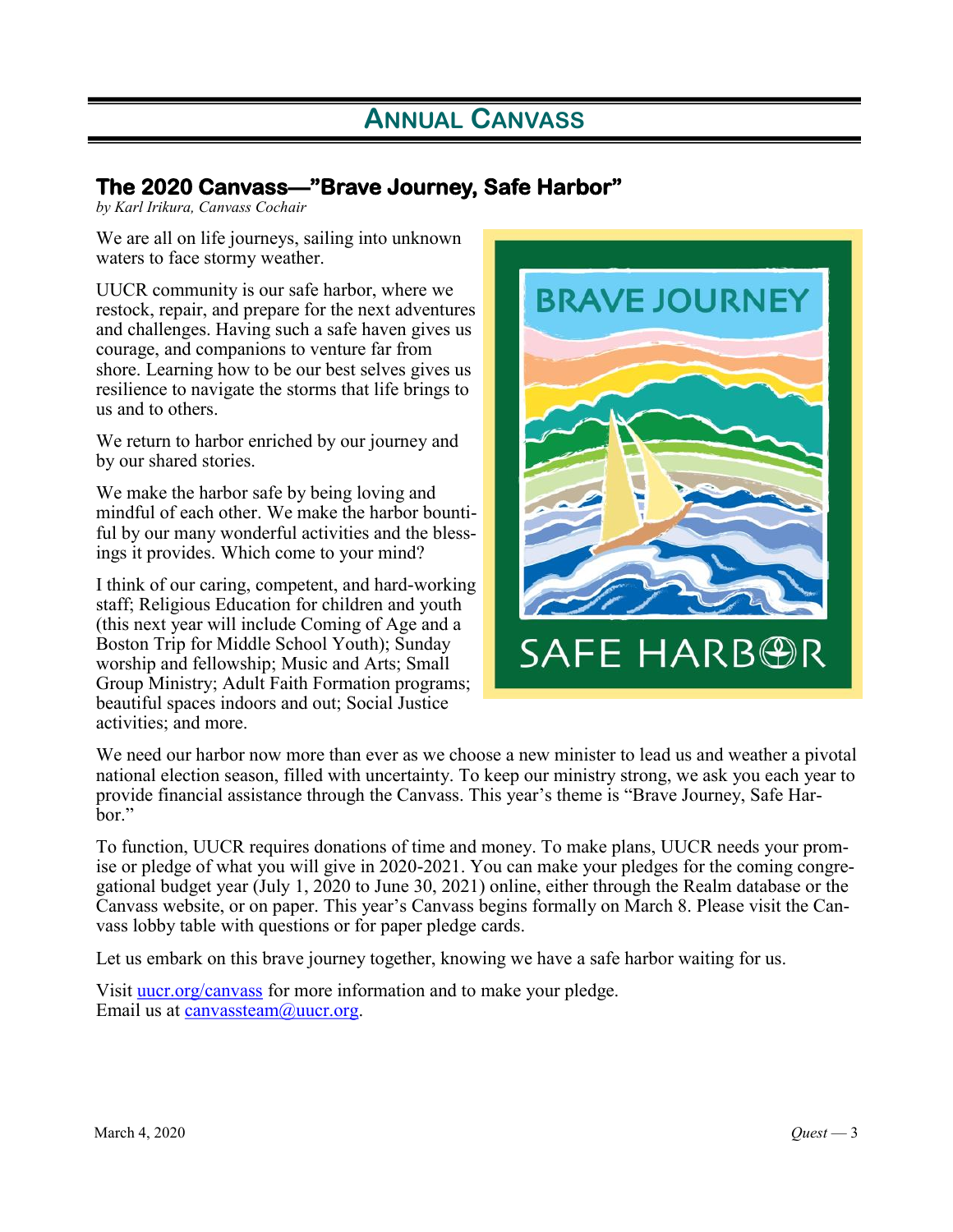## **CONGREGATION WORKS**

## **Goodbye, Donna Taylor!**

*by Rev. Dr. Linda Olson Peebles, Interim Senior Minister*



After eight years as UUCR's Congregation Administrator, Donna is retiring March 31. The congregation will have a chance to celebrate and thank her in both services and during Middle Hour on Sunday, March 22.

Donna has been a key member of UUCR's staff, and at the center of almost everything that happens here. She keeps track of details – like calendar, facilities, rentals, money. And she also is a part of our community of caring, working in relationship with members and friends to help them out with projects, to answer questions, to support when they need pastoral care or just a friendly ear.

She has graciously delayed her departure to the end of March so that she could have time to ensure a smooth transition, working all month with our new Congregation Administrator, JeKaren Olaoya. We will miss her greatly, but we will be in good hands because of Donna's caring attention to the transition. And she is looking forward to more time for reading, grandchildren, teaching ESL, and other adventures. Bon voyage, and thank you, Donna!



## **Leadership Development & Recruitment**

*by Terrie Barr, Leadership Development Team*

On February 19 at their monthly Board meeting, our leaders affirmed that UUCR Leadership Development and Recruitment Plan. The Plan will be featured at the March 29 Town Hall. Lay Ministers Bonnie Bloomquist, Sherry Dittmann, Fran Lowe, and Terrie Barr worked with member and educational professional Michael Mignano over a two-year period to create the plan. This fulfills a Strategic Plan initiative for the fiscal year and includes mentoring and coaching of new and emerging leaders. The team relied heavily on excellent UUA online resources to create the leadership program. The purpose of the program is to provide current and emerging leaders with the opportunity and support to become inspired, skilled, spiritually grounded leaders, and to form deep(er) relationships within our covenant-driven community.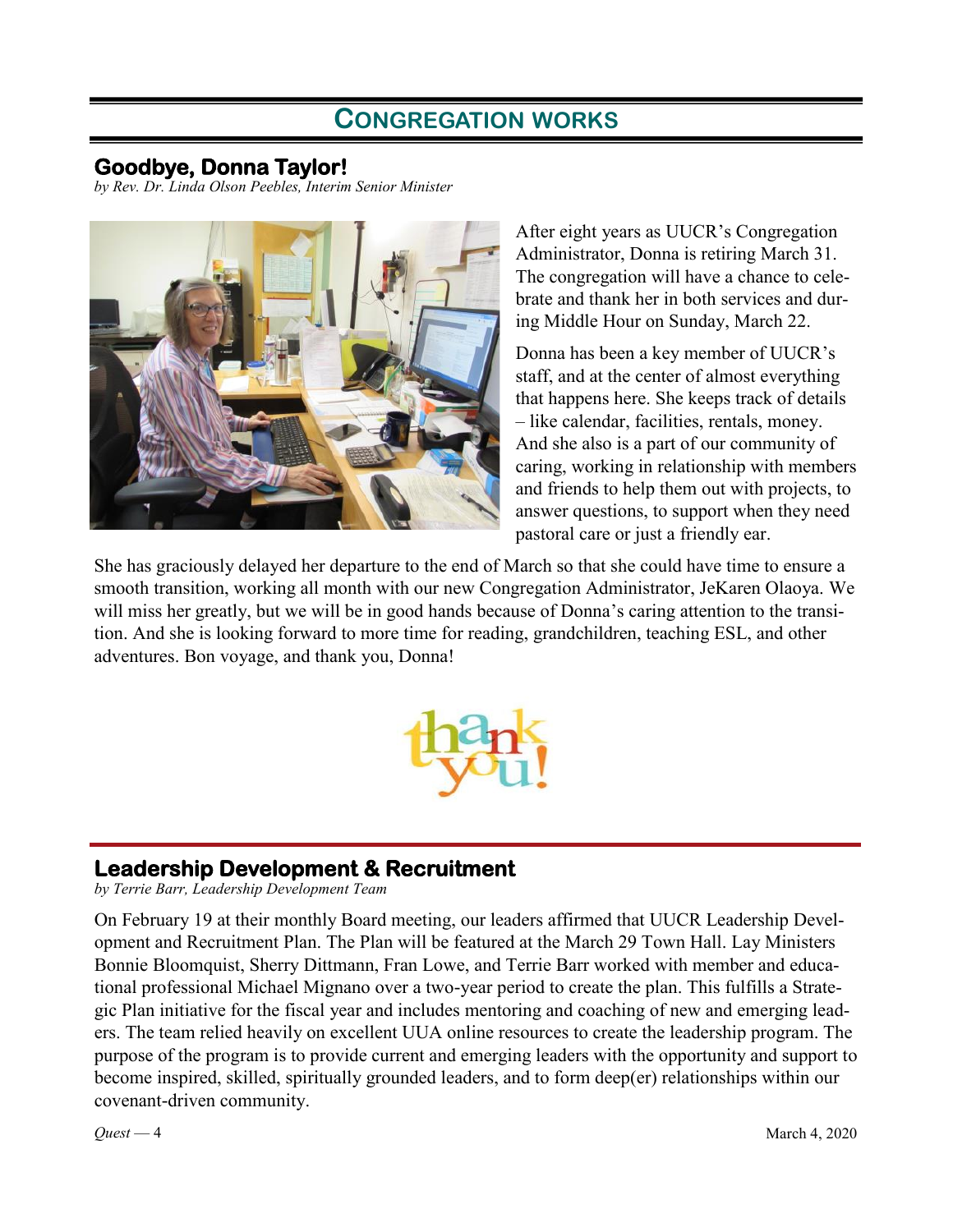# **FAITH FORMATION**

## **Gathering the Collective Wisdom in Family Faith Formation**

*by Carla Miller, Director of Religious Education*

During this "wisdom" themed month, the Family Faith Formation Team and I will be bringing UUCR parents together in conversation circles to gather their collective wisdom. We hope to hear parents' stories of the experiences, hopes, and dreams that keep them coming back for UUCR's Faith Formation for Children, Youth and Families.

These gatherings are not planned to be a decision-making process in themselves; but the understandings we gather there will ground our decisions in the values of this community, and guide our choices with a clearer understanding of the priorities of this community. We also intend that these circles open the door to more ongoing conversations between staff, parents, teachers, and Family Faith Formation lay leadership.



Our Family Faith Formation Team envisions its role as "Ambassadors" between parents, teachers, and RE staff, facilitating communications, connections, and involvements of all in this community to collectively make a difference in the lives of our young people and in support of families. Clearly these conversations will only be a beginning, opening the door to the kind of ongoing communications and processes that keep our program vital and attuned to the needs of our families and this congregation.

I can't yet announce times and places for these parent gatherings, as it is still early in the planning stage as I write this, so please keep an eye on *UUCR E-Weekly*. We plan to make this as convenient as possible, meeting parents where they are – on the playground, at the OWL parent meeting, and in other times and places that may be convenient. Childcare will be provided during all of our conversations, allowing parents to have an uninterrupted (or *less* interrupted) conversation.

I am truly looking forward to this opportunity to gain a deeper sense of the shared vision of UUCR's families and the spirit of this community in our shared ministry of faith formation.

*Carla*



### *(Interim continued from page 1)*

UUCR has been blessed for 64 years by the wisdom of so many – the ancestors who gave us a foundation of liberal religion; the Unitarians who planted the faith in Washington, DC; the founders of this congregation in Rockville; and the leaders and members ever since, who year after year have added their hopes and dreams, their skills and energy, their money and lives to the adventurous journey that is the story of UUCR. You have so much for which to be grateful, and so much for which to now be responsible.

The spring is coming – be present to the new season, tend to the changes, and give generously to sustain this beloved community.

## *-Rev. Linda OP*

March 4, 2020 *Quest* — 5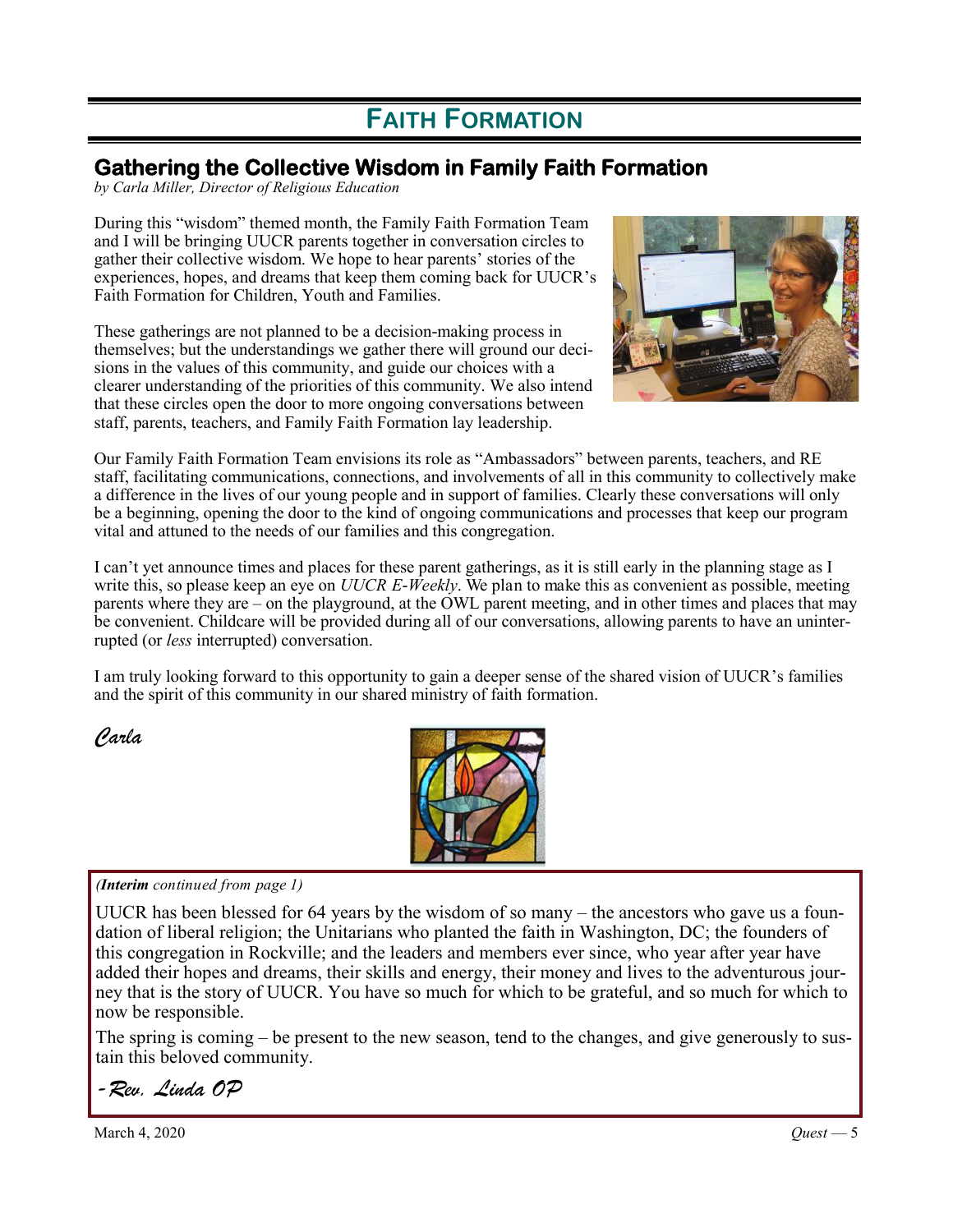# **SOCIAL JUSTICE**

## **Bystander Training**

*by Marie Reed, Racial Justice Working Group*

Ever wonder what you could do if you observed someone being harassed in public because of their race, gender, ableness, religion, country of origin, or any other group status that makes them a target for hostility? How can you respectfully support the targeted person and de-escalate the situation? Come learn new skills. All ages are welcome.



Kit Bonson, a founder of the Montgomery County Civil Rights Coalition, has developed a highly regarded bystander training workshop, and we are delighted that she will be leading the training.

Sunday, March 22, from 12:30 p.m. to 3:00 p.m. in Founders Hall. Admission is free and a light lunch will be served. Sign up on Sundays during Middle Hour, or online at [bystander-intervention.eventbrite.com.](https://www.eventbrite.com/e/bystander-intervention-training-tickets-95664887253)

## **10,000 Letter Campaign**

*by Betsy Wilder, UUCRtheVote*

UUCR members and friends gathered after the second service on January 26 and again on February 9 to write letters to voters as part of a broader [UU the Vote Campaign.](https://www.uua.org/justice/vote2020) The recipients of these letters are registered to vote, but they have a poor voting record. They are also in communities that are traditionally underrepresented in the political process. We are targeting North Carolina since it is a swing state in the 2020 election that will also have a close Senate race. As part of a non-partisan partnership with [VoteForward,](https://votefwd.org/) UUCR is aiming to "move the needle" in the election by encouraging 10,000 of these individuals to make their voices heard! Through letter writing sessions at UUCR, parties hosted for friends, or individuals taking packets of letters home, our goal is to get 10,000 letters written by the end of October. They'll be mailed at that time to have the greatest impact.

Although there are many partisan groups that are working for individual candidates or political parties, the UUCR 10,000 Letters Campaign is a non-partisan effort to promote social justice through the democratic process. It also provides an opportunity for community building within our congregation as we work together on an issue that is so vitally important. Monthly letter-writing sessions are being scheduled after the second service (the next one is **March 29**), or look for Betsy Wilder, Marie Reed, Fran Lowe, or Julianne Kapner in Fellowship Hall each Sunday during Middle Hour to receive a packet of 20 letters to take home and return to UUCR. Join this nationwide UU effort to make a dif-

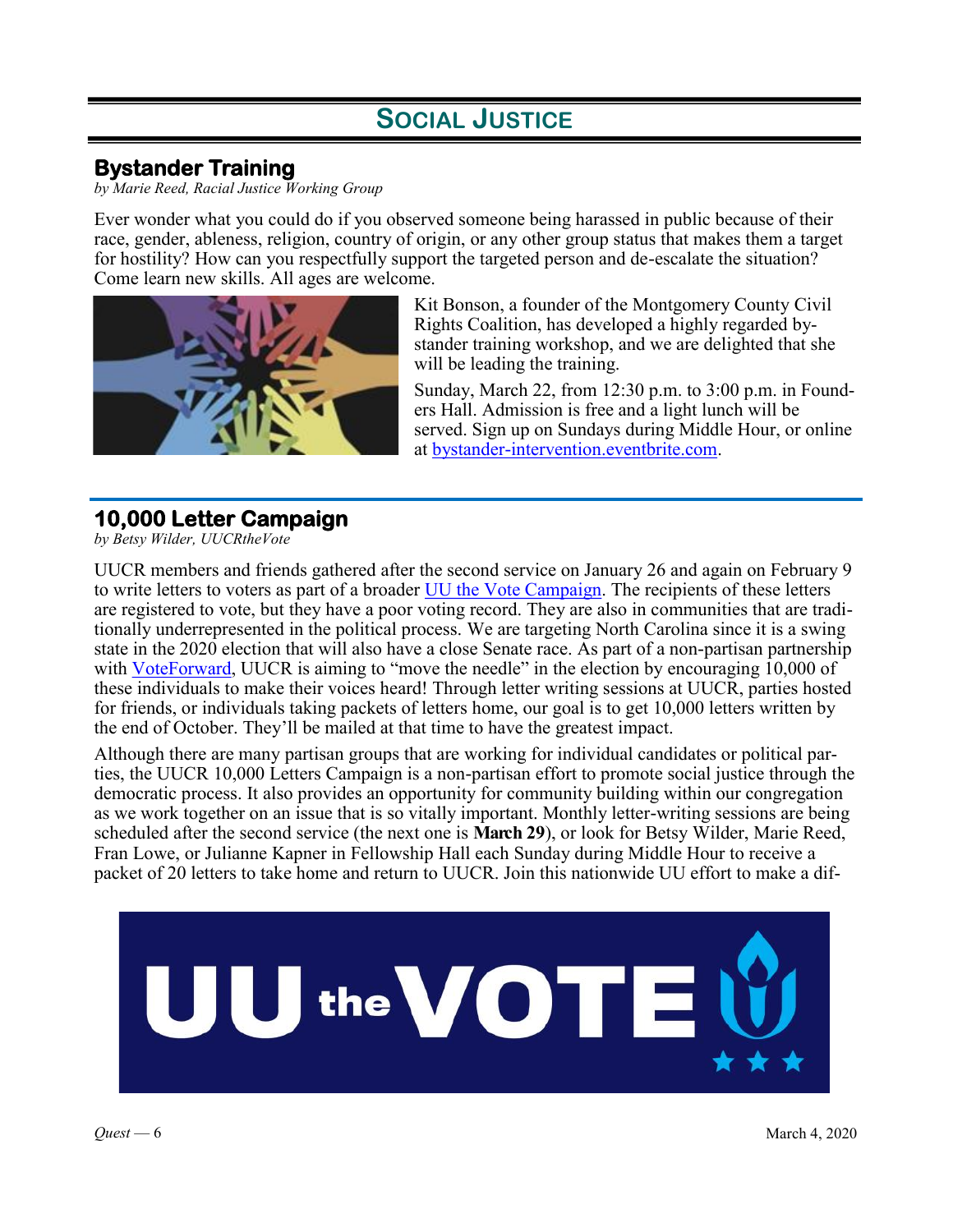# **SOCIAL JUSTICE**

## **Police Reform in Montgomery County & State of Maryland: From Principles to Policy**

*by Peace Action Group at UUCR*

Please join us on Sunday, March 15, to hear our guest Carlean Ponder discuss "Police Reform in Montgomery County & State of Maryland," from 12:30 p.m. to 2:30 p.m. in Founders Hall. Refreshments served before the presentation, and a moderated Q&A discussion follows. (Please sign up at the Social Justice table if you plan to attend.)

Ponder helped create the Silver Spring Justice Coalition (SSJC) following the shooting and killing of an unarmed black man, Robert L. White, by an MCPD officer in 2018. SSJC worked with County Councilor Hans Riemer to create the Police Advisory Commission (PAC), which will begin its work this year. On February 17, District 20 Maryland legislators (Senator Will Smith and Delegates Lorig Charkoudian, David Moon, and Jheanelle Wilkins) presented SSJC with an award for advocacy.



What should be the priorities for the PAC to address? Please bring your questions and concerns. Ponder, a civil rights attorney, will summarize the problems in Maryland laws which hobble reform efforts and will suggest paths for greater transparency and accountability of police departments. She has worked in the federal government, civil rights organizations, and private law firms, and has extensive experience in civil rights law. For more information, contact **Steve Lapham**.

## **Sante Total**

*by Barbara Weis*

Gaby Thelus, the Haitian Community Leader who works with [Sante Total,](http://www.santetotal.org/) is coming to town! Please join him and Barbara Weis, Director of Sante Total, on Saturday, March 14 at 6:00 p.m. in Founders Hall for a hearty bowl of "Soup Joumou" (Haitian Squash Soup) and a presentation of all the progress your support has made possible. We have been working in Jacsonville, Haiti, for ten years now, and are excited to share some of our accomplishments as well as challenges as we move forward into our second decade.

If you have the chance, it would be great if you could let Barbara know if you are coming. If you don't get a chance to respond, please come anyway! There'll be plenty of delicious food and fun fellowship!

Vegan/vegetarian option available. We hope to see you there!

### **Share the Plate**

*by Sean McCarthy, Social Justice Committee*

The Share the Plate recipient for Sundays, March 8, 15, 22, and 29 will be [Interfaith Works.](https://www.iworksmc.org/) On these Sundays, half the offerings for the collection plate not designated for a pledge will be shared with Interfaith Works. This non-sectarian interfaith coalition of more than 165 affiliated congregations of diverse faiths works to meet the needs of the poor and homeless in Montgomery County, Maryland.

Interfaith Works provides tools for Montgomery County residents to escape or avoid poverty: eviction prevention, emergency shelter, clothing, job placement, and connection to other social services. UUCR volunteers also support the Interfaith Works Women's Center during one week in May, when UUCR members prepare and serve meals for local women experiencing [homelessness.](https://www.iworksmc.org/)

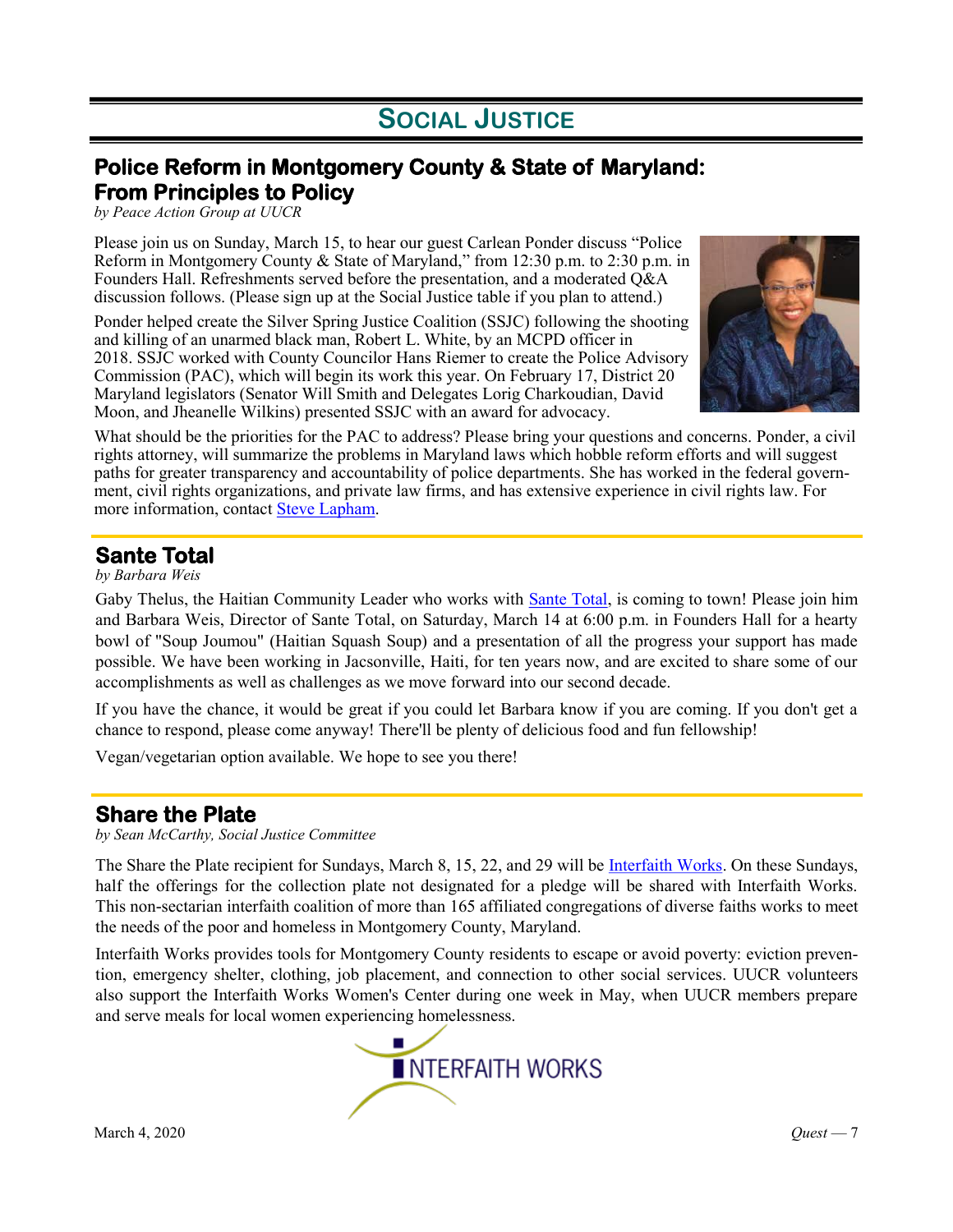# **ACTION AUCTION**

## **What Can You Donate for the May 2 Action Auction?**

*by Elizabeth Zerby, Auction Team*

UUCR's Action Auction Fiesta Cruise is a great event to share your skills, interests, and hobbies, meet new people, enjoy good food, and help raise funds for UUCR in the process. The goals are to have fun, build community, and support UUCR's many programs.

The "cruise" will be held **Saturday, May 2, from 5:00 p.m. to 9:00 p.m.** It's a fun evening of silent and live bidding on special dinners, events, and services provided by congregation members and among us! We're accepting donations until Sunday, April 5—what can *you* contribute?

- Deliver baked goods or whole meals
- Lead a hike, bike, canoe, or kayak trip
- $\Diamond$  Host a dinner, luncheon, game night, wine tasting
- $\Diamond$  Teach a musical instrument, sport, or other hobby
- Deliver fresh-picked fruit
- Donate time in your vacation home
- $\Diamond$  Provide a service (childcare, lawn care, tutoring)
- Donate gift cards, theater tickets

friends and by local businesses. It's a great way to discover and enjoy the depth and variety of talents<br>among us! We're accepting donations until Sunday, April 5—what can *you* contribute?<br>
O Deliver baked goods or whole

Here are some recent examples…

- Betsy Wilder and Phil Smith hosted an **Italian wine tasting and make your own pizza dinner**
- Mark Stiles custom **tie-dyed a tablecloth and dish towels**
- Matt Zembrzuski, Joe Young, and Todd Harrison hosted a **family-friendly open mic night at Saint Row's brewery**

Do you need help from a tradesman, a professional, or a handy-person? Just describe what you need, put what you're willing to pay, and at the Action Auction someone who is willing to provide that service will write their bidder number next to your offering. Some examples are:

- 
- baby-sitting lawn and garden work
- - computer help house repair and maintenance
- 
- cleaning out junk care for a pet while you're away

For more ideas, check out the [2019 Catalog!](https://uucr.org/sites/default/files/2019%20catalog-complete.pdf) A link to a donation page for this year is in the works watch for it in *UUCR E-Weekly.*

"Talk to us!" say Action Auction Cochairs **Carolyn Randall**, **Claudia Chitty**, and **Liz Zerby**. They can be reached at  $\frac{\text{auctionleads}(a) \text{uucr.org}}{\text{a} \cdot \text{a}}$ . You can also visit our table after Sunday services, where you can get more ideas on what to donate.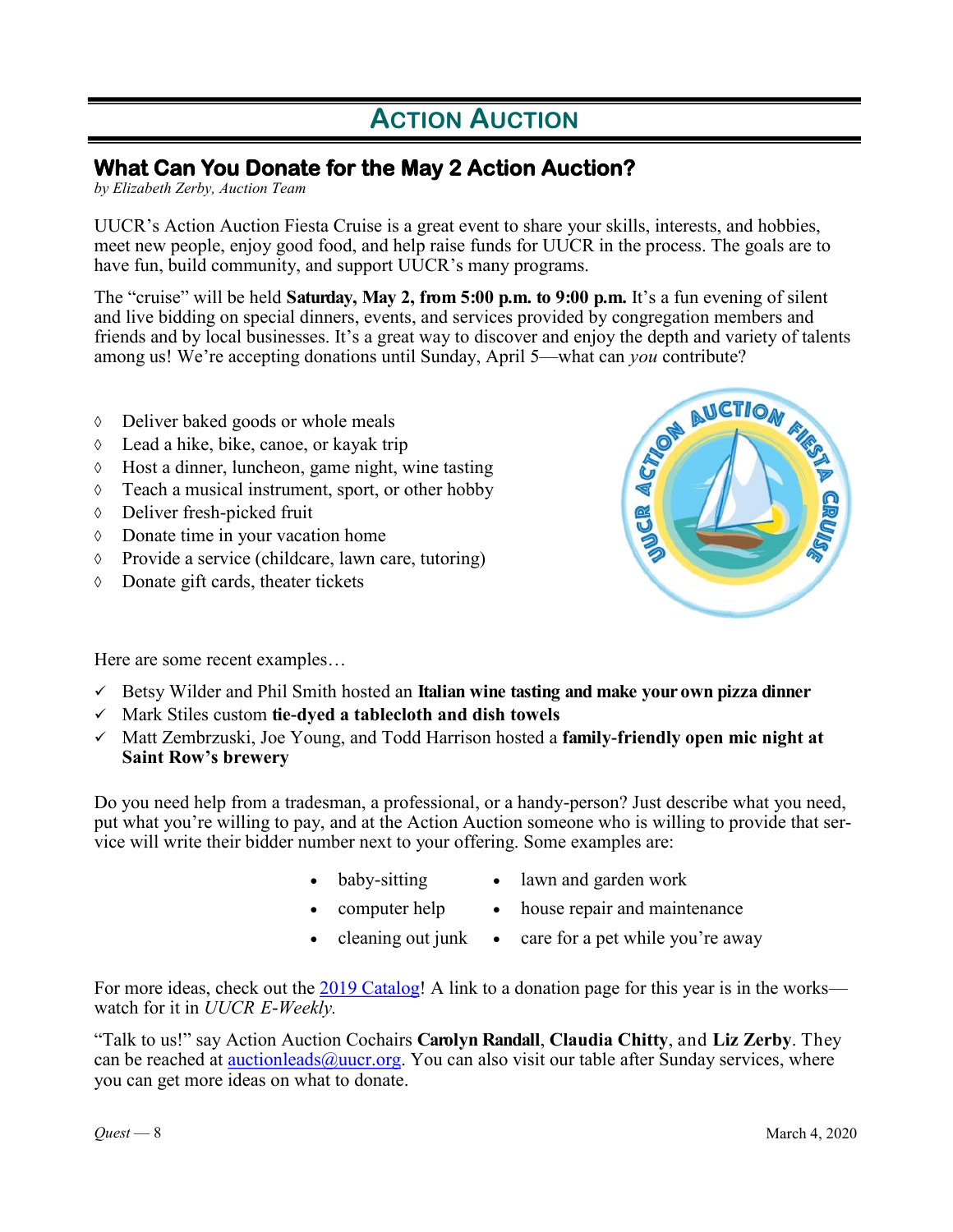# **SHARING THE MINISTRY**

## **Spotlight On...**

*by Sarah Jebian, Director of Music*

UUCR won the 2019 Battle of the Bands. Now it's time for a rematch! Mark your calendars for the next Battle on **March 21, 2020 at 7:00 p.m.**—hosted by the UU Congregation of Columbia (MD).



UUs are known for their civility and commitment to respect for the inherent worth of all. But for one night only, the gloves come off (it's kind of hard to play wearing boxing gloves anyway). Smack talk, foul play and other poor behaviors will be fair game. The competition will be fierce. Not all may survive the night. But you will have an amazing night of entertainment as these musical Hunger Games go on full display.

The Unitarian Universalist Congregation of Columbia's One World Coffeehouse is delighted to host the 2020 Battle of the Bands and the UUCC Band, UUnified, will seek to strip the title from UU Rockville's band, Bonfire of the Mannakeys! Joining the epic throw-down is a mystery band from the UU Congregation of Fairfax.

#### **Performance 7:00 p.m. to 9:00 p.m. Doors open at 6:30 p.m.**

Table seating with a big dance area / mosh pit! Feel free to bring a dinner basket and an alcoholic beverage (no reds, please). Baked goods & non-alcoholic beverages available for sale. An auxiliary room has windows into the performance venue if you want to enjoy the show with especially energetic children.

#### **Ticket Prices** (fees not included):

Tickets for adults are just \$10 and include one voting ticket. Purchase your tickets in advance and you will receive FIVE voting tickets instead of one! High school age and under youth are free with a paying adult, but must purchase voting tickets onsite if they wish to vote for their favorite band.

**Vote** for your favorite bands as many times as you like by purchasing additional voting tickets for \$1 each. Yes, this vote can be bought! It's all for a good cause, so vote, vote, vote!



**Need a ride?** The UU Congregation of Columbia is about an hour's drive from UU Rockville, so we're renting a party bus to drive us there! Bus fare is \$12 per person regardless of age. Reservations must be made *no later than March 12, 2020*. Seats are limited so reserve yours today! Reserve online or at the Music & Arts table (cash or check only) during Middle Hour.

Buy your event tickets and reserve your seat on the bus [HERE.](https://uucrmusic.weebly.com/battle-of-the-bands.html)

*Sarah*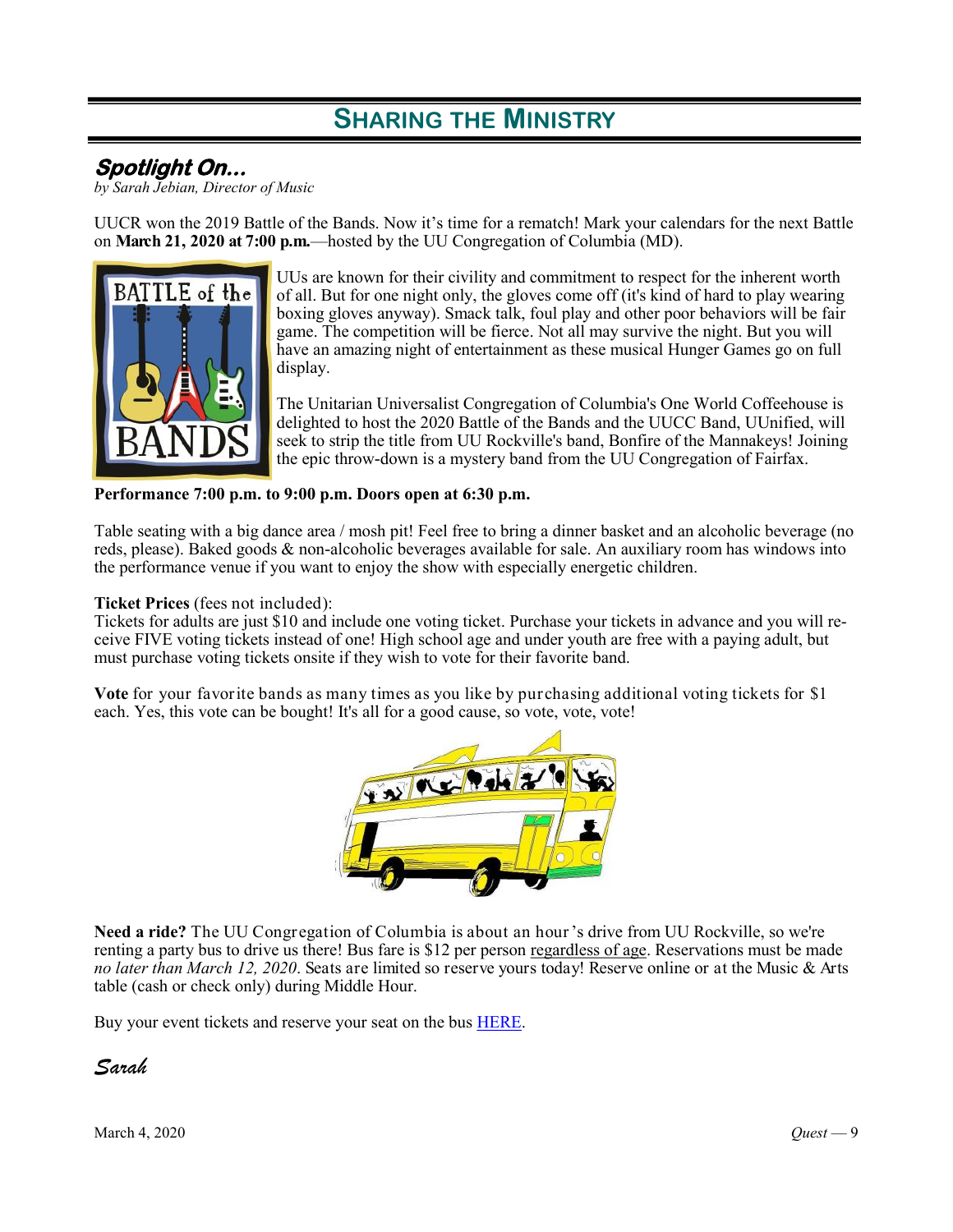# **SHARING THE MINISTRY**

## **Community Supported Agriculture: Fresh Organic Produce Delivered to UUCR Weekly**

*by Terrie Barr, Environmental Action Group*

Farm of Peace, a CSA just north of the Maryland line, is an organic farm that wants to partner with UUCR families.

A CSA is a community of members who support a farm operation, with the farmer and the consumers providing mutual support and sharing the risks and benefits of food production. We have been invited to join the Farm of Peace CSA this year! Produce will be delivered on Saturdays weekly at UUCR, June through September or November if we have ten families that choose to participate.

The Environmental Action Group asks that you consider nourishing yourself and family with really fresh, healthy produce. Farm of Peace has been delivering in the greater DC area for more than ten years, and we are pleased to make this available to our congregation if there is enough interest. You can opt out of anything you don't like and substitute or get free extra items. Makeup shares are available if you are out of town. The weekly newsletter provides recipes for less familiar items, plus farm photos. Donation and gift shares also available if you prefer to provide for others.

With each delivery, you can expect to receive 5-10 different items from what is ready that week. Early and late in the season will have a little less...the mid-season will have more. A Full Share is one large grocery bag full, weekly. You can also get a bag every other week or a small/half bag weekly for 16 weeks (through September) or 24 weeks (through November). The small shares get a little more than half a bag, and sometimes different or fewer items, but always at least half compared to the full shares.

|           |                                                                                | 16 weeks | 24 weeks |
|-----------|--------------------------------------------------------------------------------|----------|----------|
| $\bullet$ | <b>Full share</b> $=$ a full bag every week, suitable for 2-4 people           | \$528    | \$750    |
| ٠         | <b>Biweekly share</b> $=$ a full bag every other week, suitable for 1-2 people | \$264    | \$375    |
| ٠         | <b>Small share</b> $=$ half a bag every week, suitable for 1-2 people          | \$288    | \$420    |

Payment is upfront when you join. Pay by check or card; a payment plan in four installments is also available.

### **Please respond to Terrie Barr by March 9 if you are interested in joining. We will let you know if/when we get ten families with full shares or 20 families with half shares.**

For more information on the Farm of Peace, visit [farmofpeace.com/organic-csa-farm](https://farmofpeace.com/organic-csa-farm/)

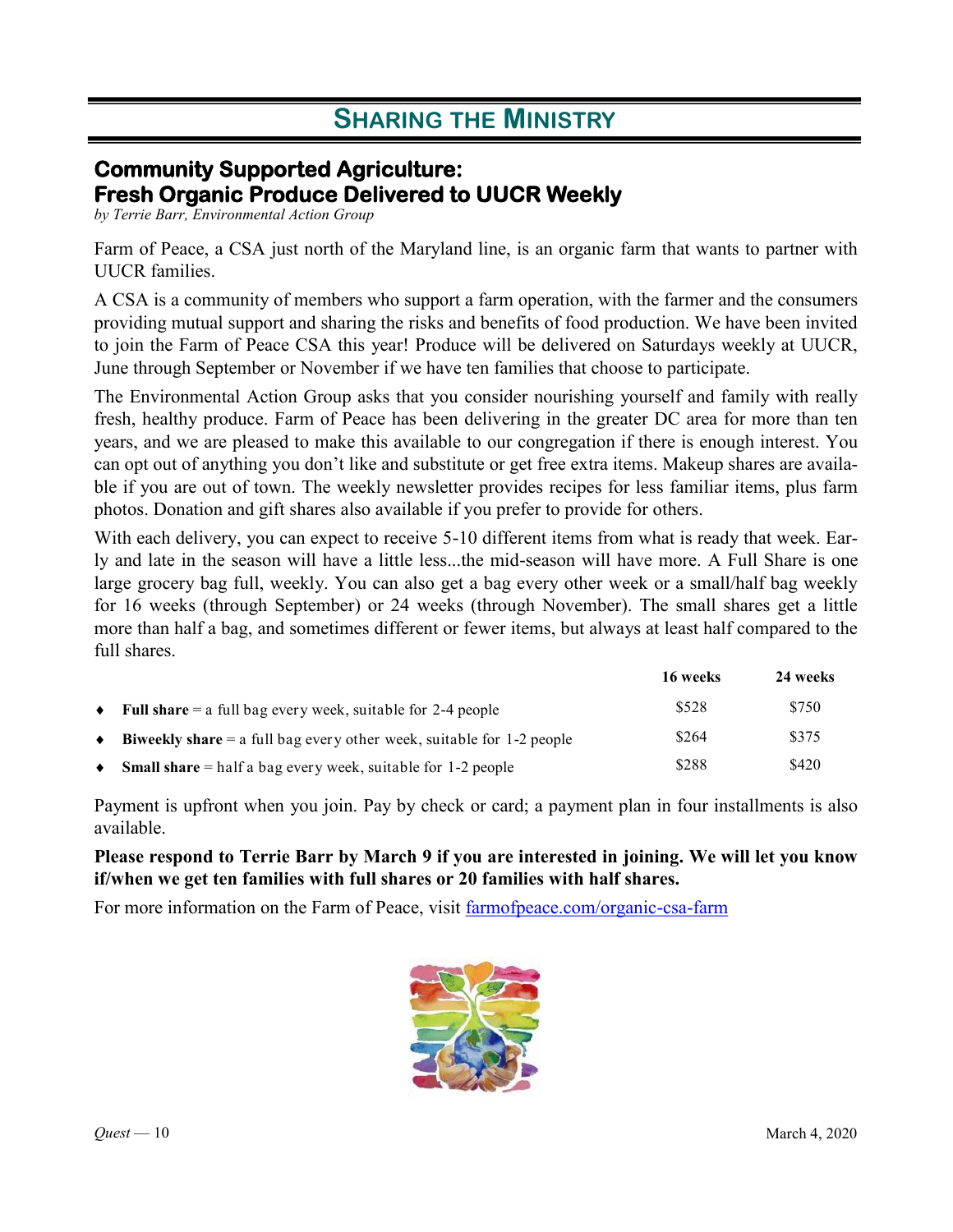# **SHARING THE MINISTRY**

## **Unitarian Universalist Christian Fellowship**

*by Rev. Rebekah Savage*

*New Group Forming: You asked, we listened!*



Unitarian Universalist Christian Fellowship: If you wish you freely follow Jesus, you are welcome to the UUCF—a non-creedal group rooted in the history and tradition of Unitarian Universalism. UUCF is a "movement and organization of members who are interested in exploring liberal Christianity as

we walk freely in the spirit of Jesus, growing our souls and the soul of the world."

UU Christian Fellowship Groups spring up in a variety of ways:

- $\Rightarrow$  A group of two or three who meet for Wednesday morning Bible study.
- $\Rightarrow$  A series of potluck suppers with guest speakers, possibly local ministers or someone from the UUCF headquarters.
- $\Rightarrow$  A monthly theological discussion group, initially sharing individual feelings about Christianity and the experiences of participants, then discussing some of the books or articles on the UUCF's recommended reading list, or articles in the *UU Christian Journal*. Possibly a communion service at the close of each meeting.

The structure and the name of the group may vary. The numbers may be small. Some of the people who come may proudly call themselves "Christians" and some may not be sure of the label. But, however organized, there can be ways of exploring Christian faith and providing spiritual nourishment in Unitarian Universalist churches and fellowships.

If you're interested in finding out more, check out [www.uuchristian.org.](http://www.uuchristian.org) To help start or attend a UU Christian Fellowship group at UUCR, contact Rev. Linda ( $lopeebles@uucr.org$ ) or Rev. Rebekah [\(rev.rebekah@uucr.org\)](mailto:rev.rebekah@uucr.org?subject=re:%20Unitarian%20Universalist%20Christian%20Fellowship).

## **Thinking of You**

*compiled by Judy Eisenhauer and Staff on behalf of the Pastoral Care Team*

Claudia & Richard Chitty are so happy to announce that their daughter Heather has given birth to their first grandchild, Nora. Heather, Nora, and husband Paul Schauppner are doing fine in Houston.

We send loving thoughts to **André Enceneat** and his family, as he undergoes treatment for cancer.

And we send loving thoughts to **Marie Reed** who will be recovering from surgery on March 4.

Please contact **Judy Eisenhauer** with any joys, concerns, or accomplishments you would like to share in this column.